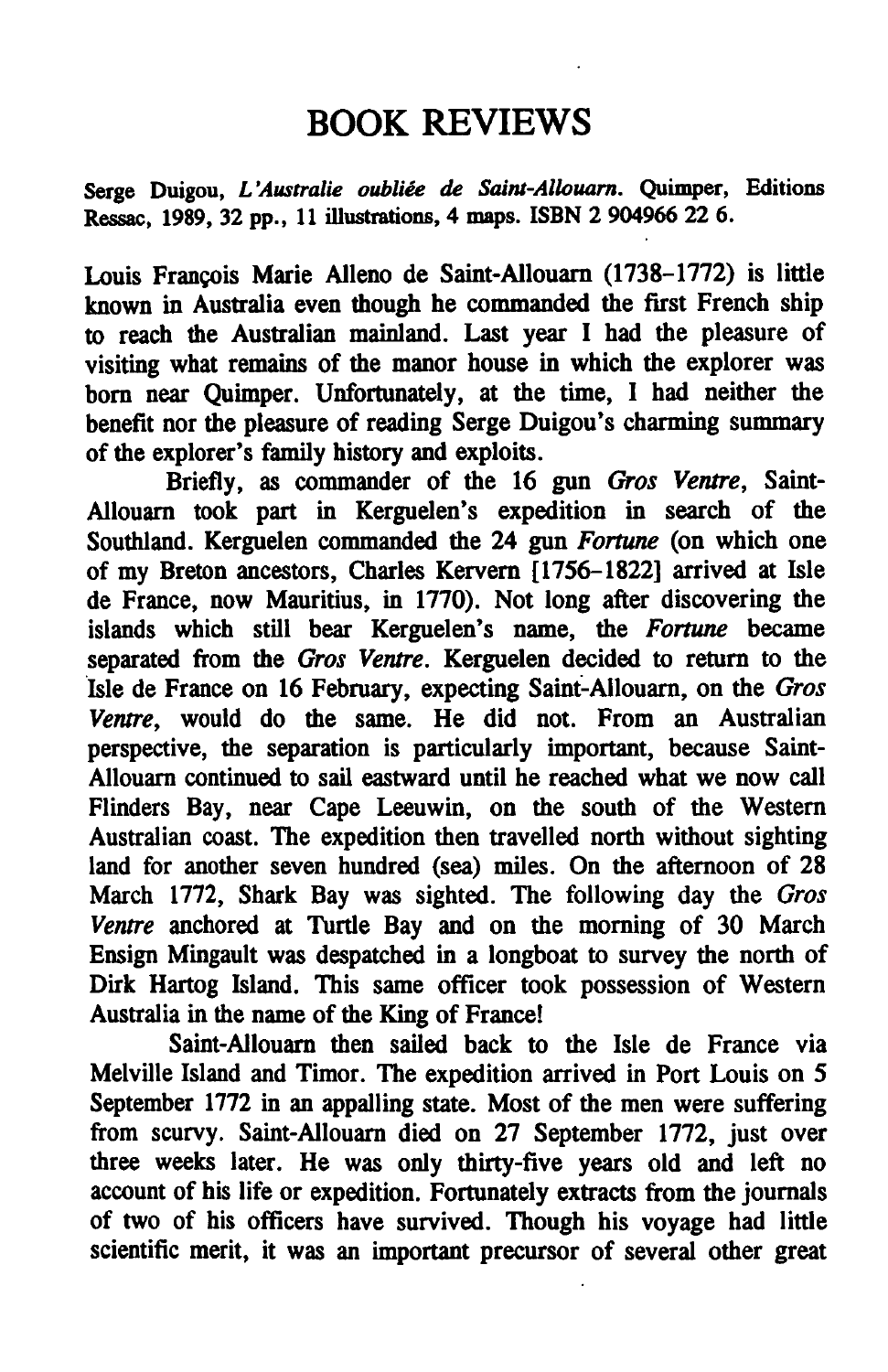## BOOK REVIEWS 31

French expeditions. Saint-Allouarn also serves to remind us that France was not idle at the time of Cook's great voyages. Serge Duigou concludes, quite aptly, that "after a profound purgatory of two centuries, the rehabilitation of Louis Alleno de Saint-Allouarn and his brave companions is timely".

Edward Duyker Sylvania, New South Wales

Lurline Stuart, A Very Busy Smith. An Annotated Checklist of the Works of James Smith Nineteenth-Century Melbourne Journalist and Critic. Clayton, Centre for Bibliographical and Textual Studies and National Centre for Australian Studies, Monash University, 1992, xxii-122 pp.

Publishers should not write reviews of books for which they bear some responsibility. Readers are warned, therefore, that the following note is doubly interested one. However, the Editor feels it his duty to draw attention to a substantial bibliographical contribution on one of the main promoters of French culture in Melbourne in the late nineteenth century.

Explorations carried a brief article on Smith's French connection by Lurline Stuart in its first number (May 1985, pp. 6-7). Her book James Smith. The Making of a Colonial Culture (Sydney, Allen  $\&$  Unwin, 1989) presents the career of this influential opinionformer and cultural gatekeeper in some detail. The present volume is in some ways a companion piece, analogous to the these  $complémentaire$  of the old-style *doctorat d'Etat*. It certainly has the documentary rigour and thoroughness of the best examples of that genre.

Like Redmond Barry and other colonial notables of his time, Smith found himself at the source of many of our institutions and traditions, not least those strengthening links between Australia and France. Needless to say, this is reflected in his copious writings and in the personal libraries he put together and dispersed at various times in his career (see addenda  $\overline{A4}$ ,  $\overline{A5}$  and  $\overline{A6}$  on page 122 of  $\overline{A}$  Very Busy Smith). It is true that there is nothing major on a French theme, but articles, lectures, reviews and reminiscences return quite frequently to facets of Smith's experience of the perpetually fascinating culture on